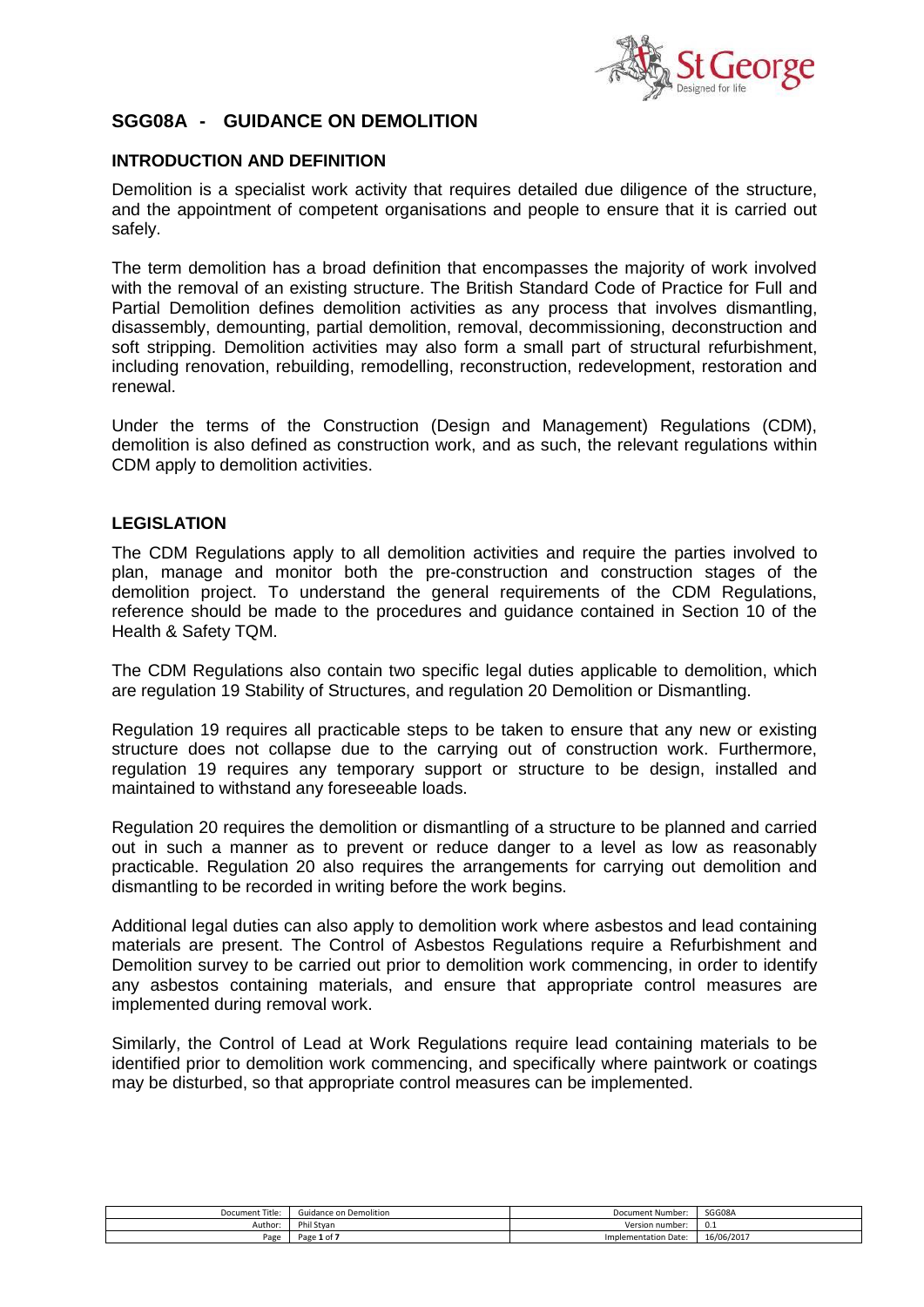

# **PLANNING FOR DEMOLITION**

#### **Site Information**

The successful completion of a demolition project will be dependent on acquiring a thorough understanding of the nature of the structure, the interrelationships with other structures and the surrounding environment. A detailed due diligence process will provide the necessary information for a competent person to then determine the most appropriate method(s) of demolition for the structure.

Information can be obtained through both a desk top study and site survey, which verifies the accuracy of any existing information and historical records that are acquired. Existing information and historical records will contribute to the understanding of health and safety risks, and provide reassurance to the demolition contractor when selecting the most suitable method(s) of demolition.

It is recommended that the following site information is obtained for demolition works:

- 1. Details of any explosive atmospheres;
- 2. Details of any chemical or biological residues or contaminants;
- 3. Details of any asbestos or lead containing materials;
- 4. Details of below ground structures, such as basements, cellars, tanks and vaults;
- 5. Details of above ground structures;
- 6. Structural assessments of buildings;
- 7. Details of fragile surfaces or materials;
- 8. Topographical features that require protection;
- 9. Ground conditions, including geotechnical information, soil contamination and unexploded ordnance;
- 10. The types and locations of services, both above and below ground; and
- 11. The presence of neighbours whose premises or equipment might be sensitive to the work, or that might impact on the work.

#### **Structural Information**

A critical element of demolition work is obtaining information to understand the structural form and features of a building. Acquiring this information will assist a demolition contractor to determine the most appropriate method of demolition and avoid unplanned collapse.

The structural form and features of a building should be obtained by carrying out an assessment of the condition of the structure, which focusses particularly on the presence and frequency of defects, the inherent stability of a structure due to its design, and the affect deterioration has had on the structural stability.

An examination of the structural materials should also be carried out to determine whether the condition of certain materials has affected, or may affect, the structural stability of the building. This examination should include any material, including concrete, steel, timber and masonry that provides load bearing support to the structure.

#### **Unplanned Structural Collapse**

The CDM Regulations carry a specific legal duty to avoid the collapse of structures, and as such, significant effort should be placed on managing this risk during the pre-construction stage of demolition activities. The aforementioned surveys and information will contribute to this process, and allow the demolition contractor to determine the effects on the structure of the proposed methods and sequences of demolition.

| SGG08A                                                           |
|------------------------------------------------------------------|
|                                                                  |
| υ.⊥                                                              |
| 16/06/2017                                                       |
| <b>Document Number</b><br>Version number<br>Implementation Date: |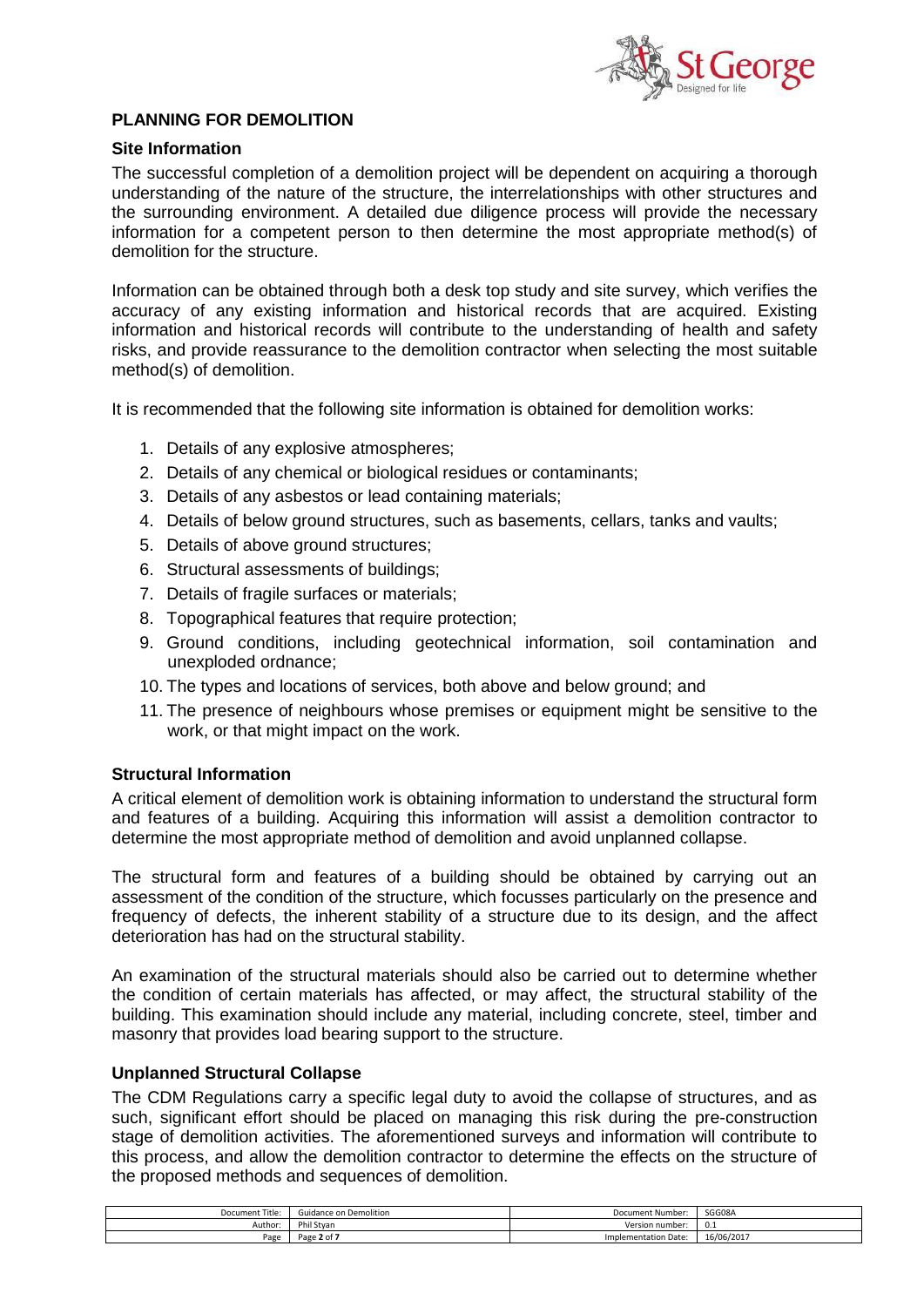

The most appropriate method(s) chosen should be those that provide the greatest residual stability to the structure during the whole demolition process. An assessment of the residual stability should be carried out throughout each stage of demolition, to ensure that the structure is acting as intended and that the residual strength is as proposed.

# **DECOMMISSIONING**

#### **Decommissioning Activities**

Prior to the demolition works commencing, the structure should be decommissioned to verify that all operational systems have been terminated and are "dead".

The decommissioning process should involve gathering information about the structure to determine which systems are operational and those that are dead. Where systems are still operational, a competent person should be engaged to terminate the system and provide verification that it is no longer live.

Decommissioning a structure should include the following activities:

- 1. Termination of high voltage cables at points external to the demolition area;
- 2. Termination of low voltage cables connected to different systems to the one above;
- 3. Disconnection of cables crossing the demolition area from structures that are not to be demolished;
- 4. Disconnection and separation of emergency / standby direct current (dc) battery systems;
- 5. Removal of bulk process or other chemicals, including battery acids and oils;
- 6. Draining and purging of all process chemicals from pipework and vessels, such that the plant is chemically inert;
- 7. Draining, purging and venting to atmosphere of vessels and systems that have contained flammable or noxious gases, ensuring that fluids cannot accumulate;
- 8. Draining of all substantial heads of water;
- 9. Isolation of water and gas supplies at points external to the demolition area, or removal of sections of pipework and fitting of blanks or plugs; and
- 10. Removal of asbestos, or if it is to be removed later, the preparation of an asbestos register.

#### **DEMOLITION METHODS**

#### **Soft Strip**

Soft strip involves the removal of all internal fixtures, fittings and equipment that do not provide any structural support. This can include the removal of windows, doors, suspended ceilings, raised access floors, partition walls and even mechanical items such as lifts. Soft strip is often carried out using hand-held tools and small machines.

# **Partial Demolition**

Partial demolition is often carried out where structural refurbishment is required, and only involves the removal of a limited number of structural elements.

| $\overline{\phantom{a}}$<br>Document Title: | Suidance on Demolition | Document Number      | SGG08A     |
|---------------------------------------------|------------------------|----------------------|------------|
| Author <sup>.</sup>                         | <sup>o</sup> hil Stvan | Version number:      | v.i        |
| Page                                        | Dogo<br>3 of<br>age    | Implementation Date: | 16/06/2017 |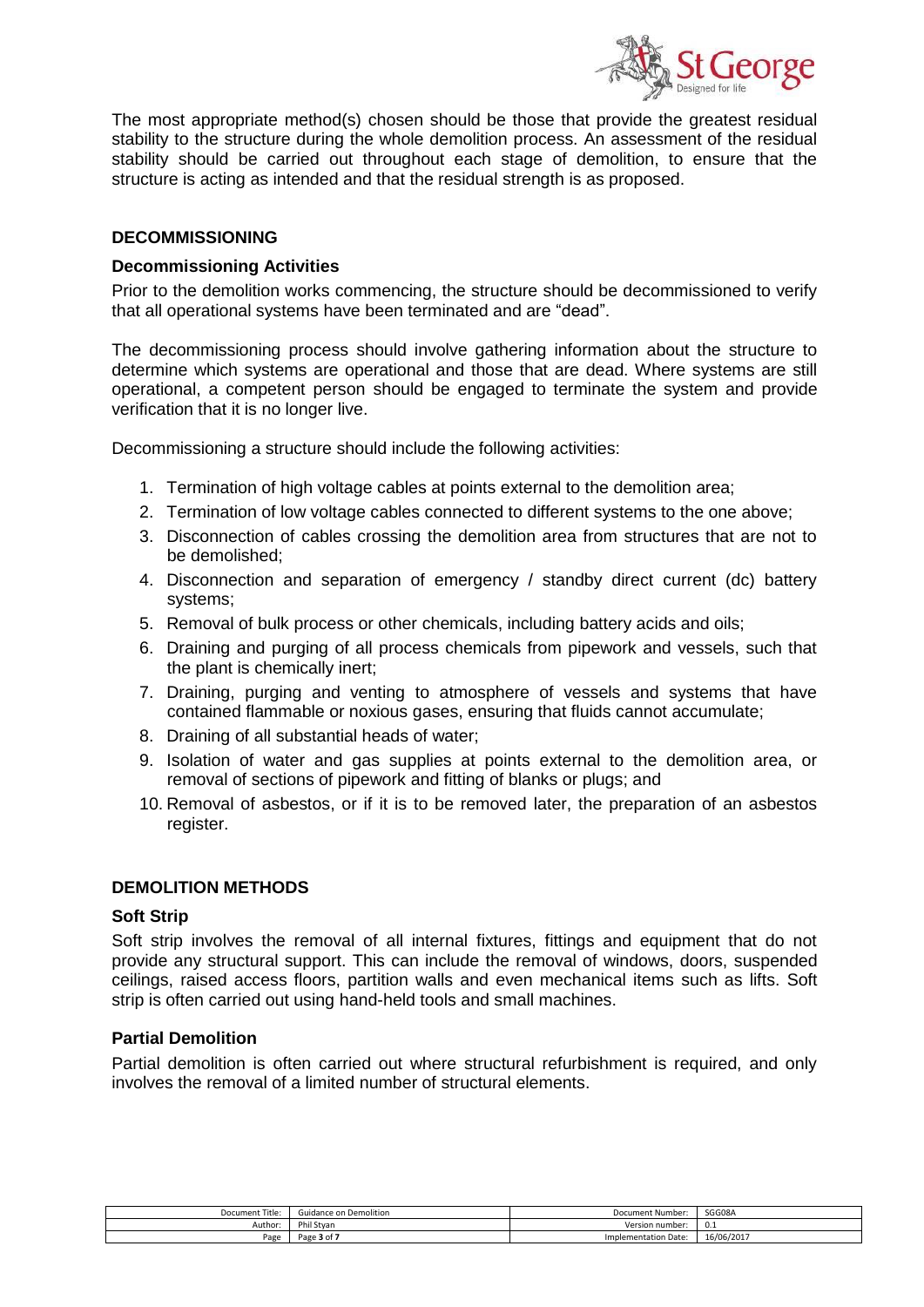

Partial demolition can involve the following types of work:

- 1. Removal of floors and walls;
- 2. Formation of new openings;
- 3. Excavation / removal of foundations to form a basement under the existing structure;
- 4. Cutting back floors to create additional height and space;
- 5. Significant rebuild, where major structural elements are removed but the foundations and/or façade are retained.

# **Progressive Demolition**

Progressive, or top-down, demolition is the most common method of demolition, and generally involves the removal of a structure in the reverse sequence to the construction process. This method involves the controlled removal of sections of the structure, whilst retaining the stability of the remainder and avoiding whole or partial collapse.

Progressive demolition is suited to confined or restricted sites, as greater control can be exerted over the demolition sequence and the process of removing the structure.

#### **Deliberate Collapse**

Deliberate collapse involves the removal of key structural elements that results in the collapse of the whole or part of the structure. Deliberate collapse is suited to sites with large working space, as there is less control exerted over the structure as it is removed. Deliberate collapse is quicker than progressive demolition, however, it requires a similar amount of planning and preparation to ensure that the structure collapses as intended.

# **DEMOLITION TECHNIQUES**

It is preferable for demolition to be carried out by mechanical techniques that permit the operative to be remote from the demolition area, or alternatively, protected from the demolition hazards. The method, or methods, of demolition selected should be based on the risk assessment that identifies the specific risks of the demolition process and details the required risk control measures.

#### **Hand Demolition**

Demolition work can be carried out using hand-held tools, where a risk assessment identifies this as the safest method. Hand demolition generally occurs during the soft-strip stage of demolition, and, it is rarely used to carry out structural demolition. Mechanical equipment is generally used to assist the hand demolition process, such as breakers, shears and lifting equipment.

#### **Machine Demolition**

Remote controlled machines and/or robotic devices are the recommended option for demolition activities, as the operator can be located a safe distance from the demolition area. This is possible by using an umbilical cable control or radio controlled device, and can result in a significant risk reduction to the operative.

Demolition from a protected cab increases the risks to the operative, due to the proximity to the demolition area, however, specific control measures can be introduced to control the risks. It is important that any working platform is adequate for the loadings of the machine, and to ensure stability of the machine during the whole operation. Platforms should be designed under the temporary works process to ensure they are adequate for the proposed machines.

| Document Title: | Guidance on Demolition              | Document Number:     | SGG08A     |
|-----------------|-------------------------------------|----------------------|------------|
| Author          | Phil Stvan                          | Version number:      | 0.1        |
| Page            | Page<br>$-40f$<br>. ا∪ <del>ب</del> | Implementation Date: | 16/06/2017 |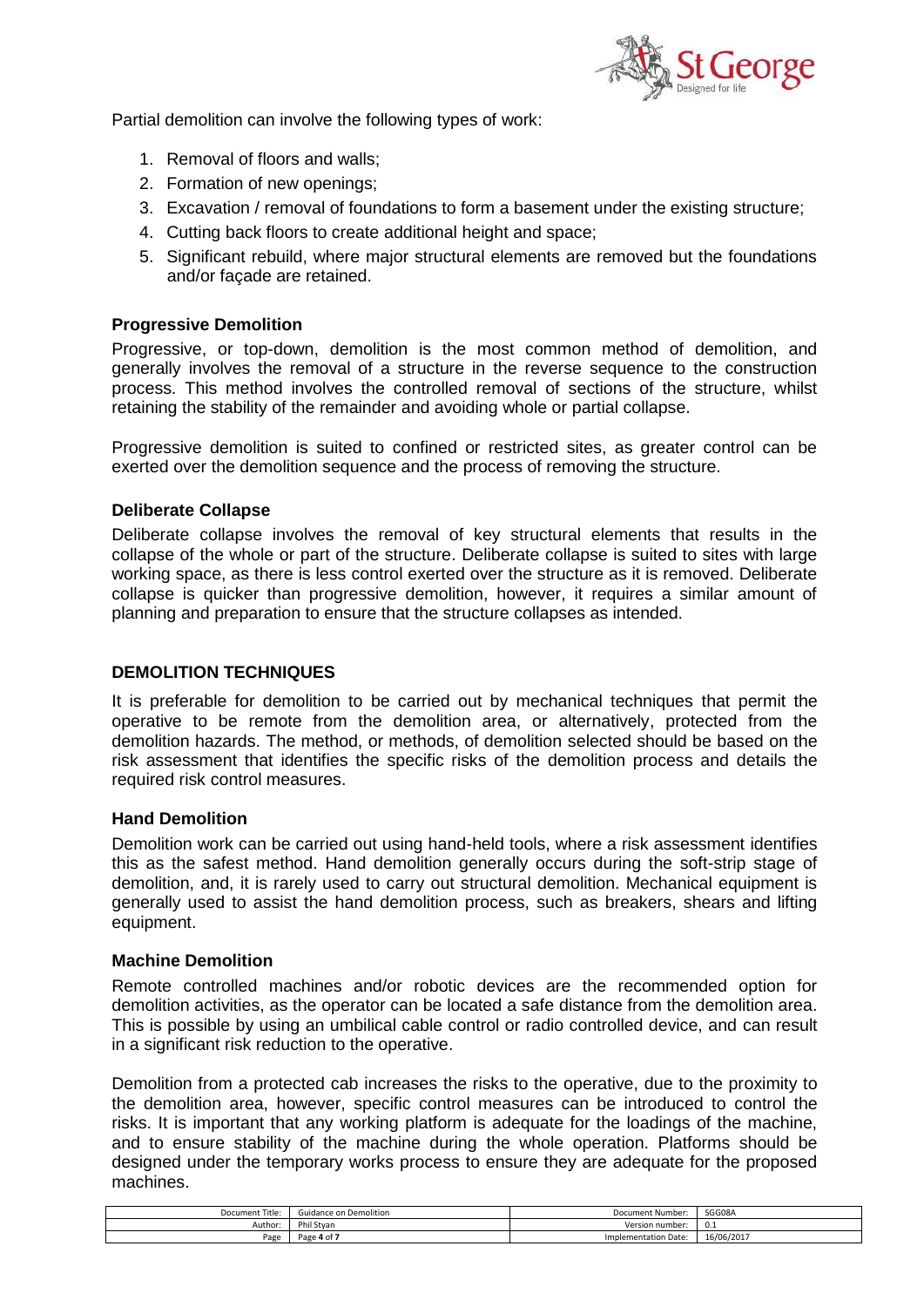

Furthermore, machines must be fitted with falling object protection systems (FOPS) to prevent falling objects damaging or penetrating the operator's cab. The protection systems are generally formed from a mesh or grill that is installed over the roof and windscreen of the machines.

It is important that all machines are appropriate to the demolition activities being carried out and the location involved. A competent person must always operate the machine and ensure that the machine is maintained in good order.

### **Compact Machines**

Compact machines are commonly used in top-down demolition projects to undertake structural demolition to a level where a high reach machine can complete the removal of the building.

Where compact machines are used on the upper floors of a structure, it is essential that an assessment is made of the floor loading. This should verify that the floor is capable of withstanding the loads from the machine(s) and any debris that collects, and specifically identifies where weaker points of the structure may be located.

Where compact machines work on floors that are being demolished, it is important that control measures are implemented to reduce the risk of a machine falling down a hole or from edges of the structure. This can be achieved through the installation of edge protection and/or restraint systems.

#### **High Reach Machines**

High reach machines are those capable of working above a height of 15 metres, and reduce the risk of working at height for demolition workers. The use of high reach machines should be carefully controlled, as the platform level, orientation to the structure, angle of the boom and attachments can all have a significant impact on the operating parameters of the machine. The machine should be set up in accordance with the manufacturer's instructions and only operated by operatives who are competent with that type of machine.

# **EXCLUSION AND CONTROLLED ZONES**

Due to the inherent risks involved with demolition activities, both exclusion and controlled zones should form part of a safe system of work. It is important that exclusion and controlled zones are installed to provide adequate protection for those involved in the work activity, but also those located outside of these zones.

# **Exclusion Zones**

Exclusion zones should be established based on the findings of a risk assessment, and should only be formed where access is not required into the area by those involved in the demolition activities. An example of an exclusion zone is a floor below a working level, where compact machines are carrying out top-down demolition activities.

It is important that exclusion zones are constructed from physically robust materials, such as scaffolding or plywood, the extent of the zone is suitable for the demolition activity taking place, and that appropriate signage is provided to warn those in the vicinity.

Where access is required into an exclusion zone, this should be controlled through a formal process that provides authorisation to enter an area, providing certain control measures have been implemented. The details of an exclusion zone should be included in the risk assessment and method statement, so that the workforce clearly understand the requirements of the exclusion zone.

| Document Title: | Guidance on Demolition | Document Number:            | SGG08A     |
|-----------------|------------------------|-----------------------------|------------|
| Author:         | Phi<br>. Stvan         | Version number:             | v.i        |
| Page            | Page<br>5 of           | <b>Implementation Date:</b> | 16/06/2017 |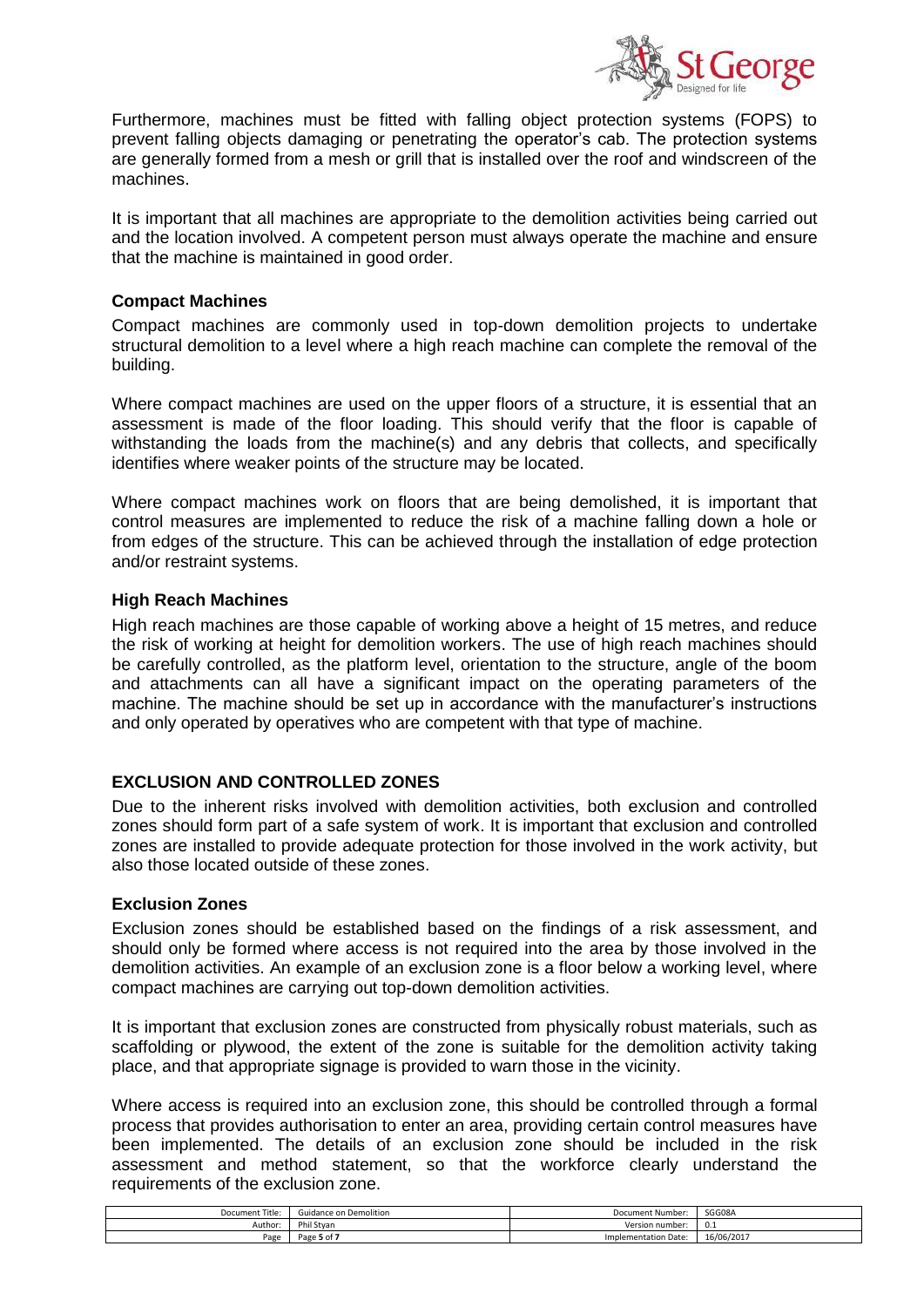

# **Controlled Zones**

Controlled zones should be established based on the findings of a risk assessment, and should be formed where access is frequently required into an area by those involved in the demolition activities. An example of a controlled zone is the area surrounding plant or machinery, where personnel may need to enter on a regular basis to damp down or clear certain items of debris. These work activities should only be permitted when it is not possible to undertake them from outside of the controlled zone.

It is important that controlled zones are constructed from physically robust materials, such as crowd barriers, that the extent of the controlled zone is suitable for the demolition activity taking place, and that appropriate signage is provided to warn those in the vicinity. The details of a controlled zone should be included in the risk assessment and method statement, so that the workforce clearly understand the requirements of the controlled zone.

# **TEMPORARY STRUCTURES PROVIDING STABILITY OR SUPPORT**

Temporary structures that are used to provide stability or support to a structure being demolished should be designed, installed, maintained and dismantled in accordance with British Standard 5975:2008+A1:2011.

Examples of temporary structures involved in demolition activities are:

- 1. Shoring and propping for vertical loads, such as props, spanning beams, needling beams, backpropping and underpinning;
- 2. Shoring and propping for horizontal loads, such as raking props, flying shores, braced towers and façade retention schemes;
- 3. Tube and fitting and system scaffolds; and
- 4. Structural steelwork and timber.

The demolition contractor must appoint a Temporary Works Co-ordinator to ensure that all items of temporary works are subject to the temporary works process. This will ensure that the items have been designed properly and have received an appropriate check to verify that the proposed design will work as intended.

# **SAFE SYSTEMS OF WORK**

#### **Risk Assessment**

A risk assessment must be produced for all demolition activities, including soft strip, hand demolition and mechanical demolition. The risk assessment should clearly identify the health and safety risks of the demolition activities, and detail the risk control measures that are to be implemented. Where relevant, the risk assessment should also detail any decommissioning activities that are required, due to the structure not being adequately decommissioned prior to demolition work starting.

# **Demolition Phase Plan**

A Demolition Phase Plan is required for all demolition works, and should include the following items:

- 1. Scope of works and programme, including the details of any soft strip and asbestos removal works etc;
- 2. Details of existing information and records, including the Health & Safety File, Operation & Maintenance Manuals, structural and asbestos surveys, services etc;

| Document<br>Title: | Guidance on Demolition                                | Document Number:     | SGG08A     |
|--------------------|-------------------------------------------------------|----------------------|------------|
| Author:            | Phil Stvan                                            | Version number:      | v.i        |
| Page               | $D \cap \cap \cap$<br>-<br>יוטיסיי<br>ne <del>c</del> | Implementation Date: | 16/06/2017 |